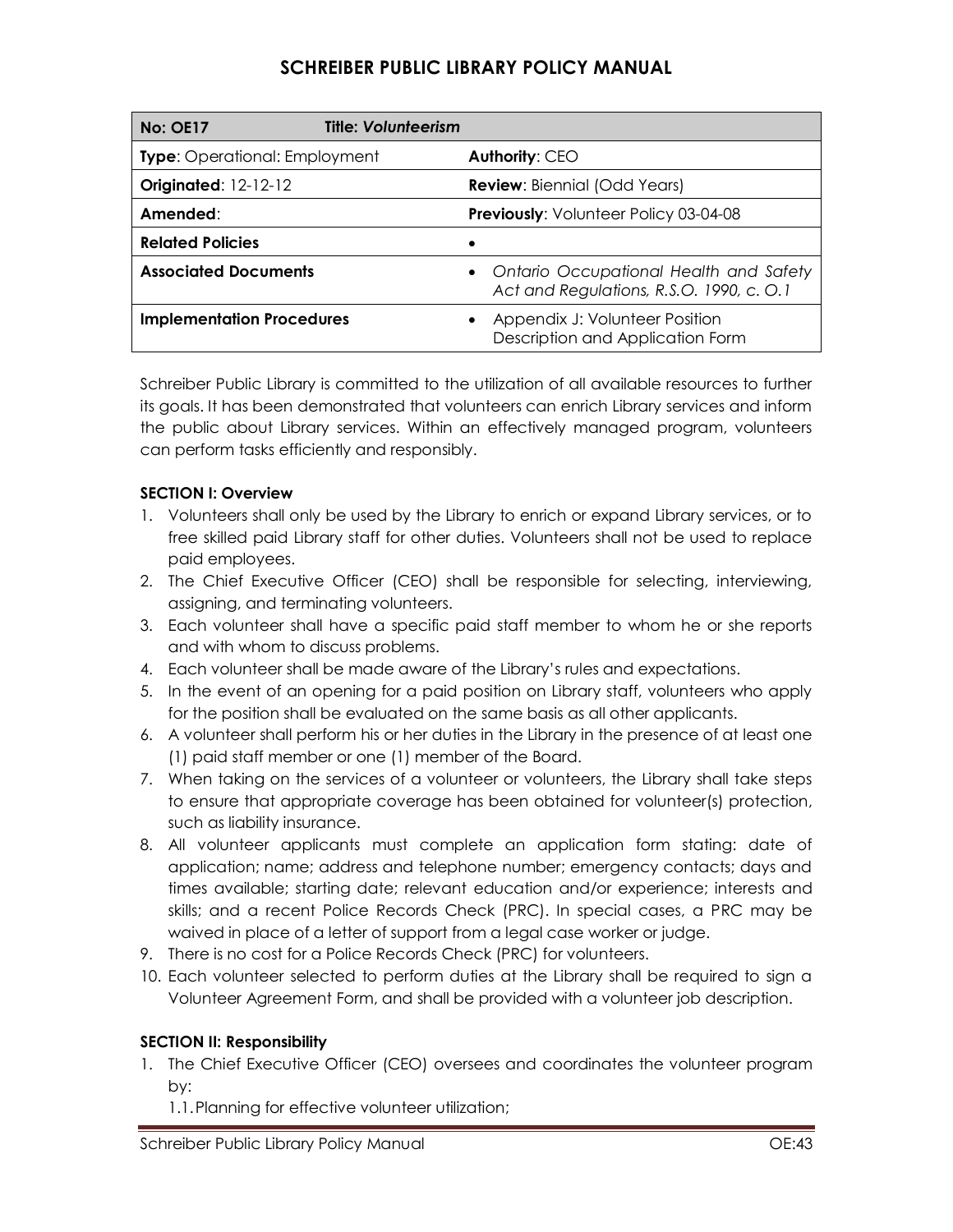- 1.2.Assisting Library staff in identifying productive and meaningful volunteer assignments;
- 1.3.Recruiting suitable volunteers;
- 1.4.Training Library staff to supervise volunteers effectively;
- 1.5.Managing corrective action of volunteers;
- 1.6.Tracking and evaluating the statistical data reflecting the contribution of volunteers in the Library;
- 1.7.Officially recognizing volunteers for their contributions;
- 1.8.Maintaining liaisons with other volunteer-utilizing programs and organizations in the community.
- 2. A system of records is maintained on each volunteer. Volunteer records shall be accorded the same confidentiality as paid Library staff personnel records.

## **SECTION III: Eligibility for Volunteers**

- 1. The term "volunteer" refers to a person who performs services for the Library without compensation or expectation of compensation (beyond reimbursement for preapproved specified expenses) and, who performs a task at the direction of, and on behalf of, the Library.
- 2. The Library also accepts community members as volunteers who are participating in student projects, corporate volunteer programs, and other volunteer referral programs.
- 3. The service of paid Library staff members as volunteers is accepted provided that the volunteer service is:
	- 3.1.Initialed by Library staff member;
	- 3.2.Provided voluntarily;
	- 3.3.Involves work that is outside the normal scope of duties and working hours for that Library staff member.
- 4. Family members of paid staff are allowed to volunteer with the Library but will not be placed under the direct supervision of their family members who are employees.
- 5. The minimum age requirement for volunteers is fourteen (14) years of age. For positions that require handling of money or supervision of children, volunteers must be at least sixteen (16) years of age.
- 6. Opportunities for volunteer placements are identified by Library staff or Board. The Library accepts the service of any volunteer with the understanding that such service does not constitute an obstruction to or conflict with the provision of Library services to users. A volunteer must be officially accepted and enrolled by the Library prior to performance of the task. Volunteers agree that the Library may at any time decide to terminate the volunteer's relationship with the Library, or to make changes in the nature of the volunteer assignment.

## **SECTION IV: Requests for Volunteers**

- 1. Opportunities for volunteers are proposed by Library staff to the Chief Executive Officer (CEO).
- 2. Written requests include a description of the volunteer assignment, duration of assignment, and a proposed start date. All Library staff should understand that successful recruitment of volunteers is enhanced by creative and interesting jobs.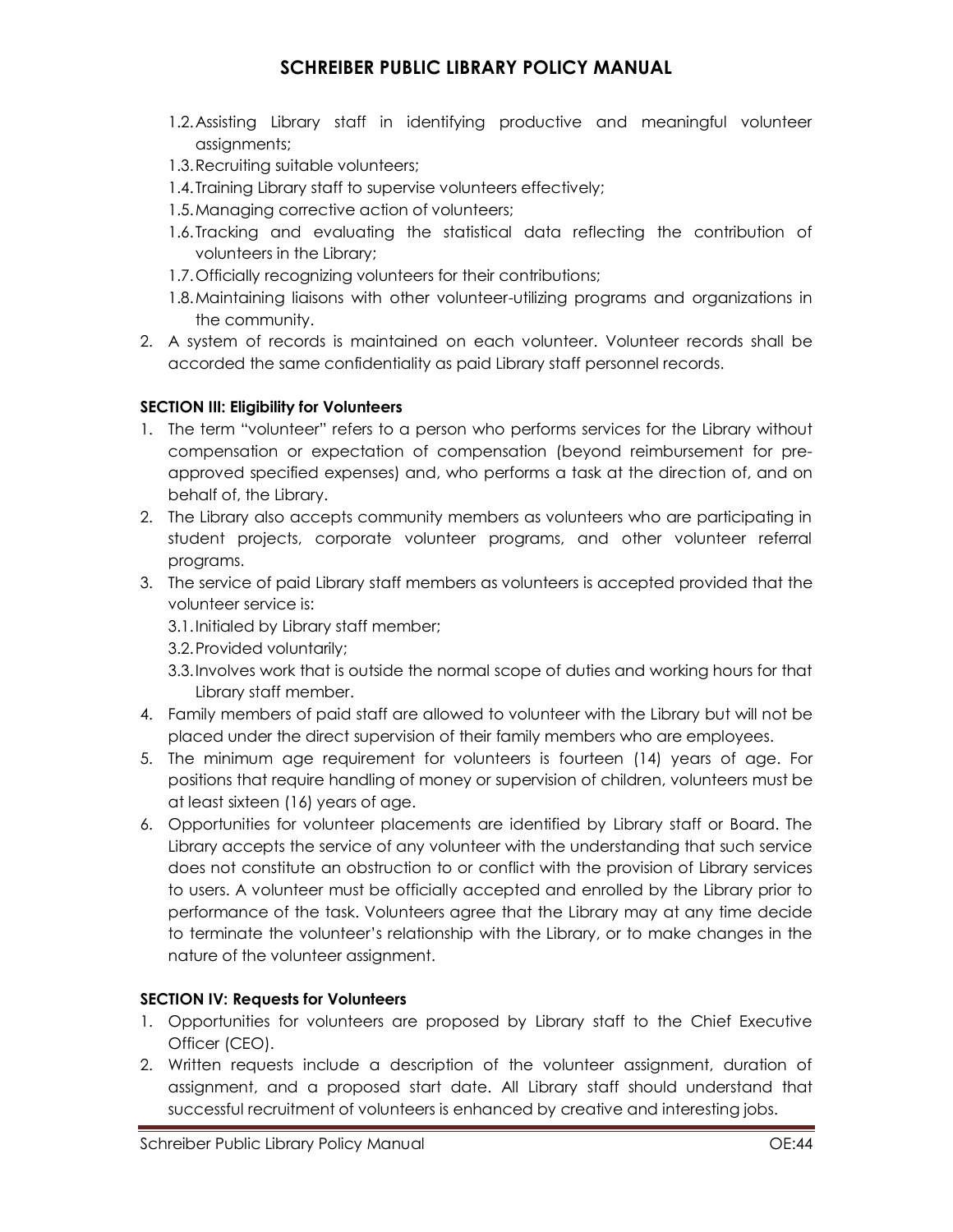#### **SECTION V: Volunteer Position Descriptions**

- 1. Position descriptions are developed in consultation with Library staff before proceeding with recruitment.
- 2. Volunteers are given clear, complete, and current descriptions of the duties and responsibilities of their assignment.
- 3. Position descriptions include a title, a summary of the assignment, a list of responsibilities, qualifications and benefits, any training requirement, the time commitment needed for the assignment, and the name of the supervisor to whom the volunteer reports.
- 4. The volunteer position descriptions are reviewed with the volunteer prior to beginning the assignment.
- 5. The Library's volunteer position descriptions are reviewed and updated at least every three (3) years, or whenever a position substantially changes.

#### **SECTION VI: Tasks Performed by Volunteers**

- 1. Volunteers will not perform any task or duty for which a license or certification is required if the volunteer does not possess such license or certification.
- 2. Volunteer tasks may include, but are not limited to:
	- 2.1.Shelf reading and shelving;
	- 2.2.Delivery of materials to shut-ins;
	- 2.3.Special projects;
	- 2.4.Care of Library plants and gardens;
	- 2.5.Reading Buddies;
	- 2.6.Young Adults Advisory Committee;
	- 2.7.Preparation for children's programs, such as crafts.

#### **SECTION VII: Recruitment and Assignment**

- 1. Volunteers are recruited on a proactive basis with the intent of broadening and expanding the involvement of the community in their Library.
- 2. Applications to volunteer are also given appropriate consideration.
- 3. Volunteers are interviewed to ascertain their suitability for, and interest in, an assignment prior to being assigned. The interview determines the qualifications of the volunteer and his/her commitment to fulfill the requirements of the assignment. The interview should also answer any questions that the volunteer has about the Library and the assignment.
- 4. A reference check may be made if appropriate for the volunteer assignment.
- 5. Volunteers in certain assignments may be asked to submit a Police Records Check. This cost will be paid by the Library. Volunteers who do not agree to the background check may be refused placement.
- 6. No volunteer will begin their assignment until they have been officially accepted for that position and have completed all necessary screening as determined by the Chief Executive Officer (CEO). At the time of final acceptance, each volunteer must have submitted a volunteer application and received a copy of his/her volunteer position description.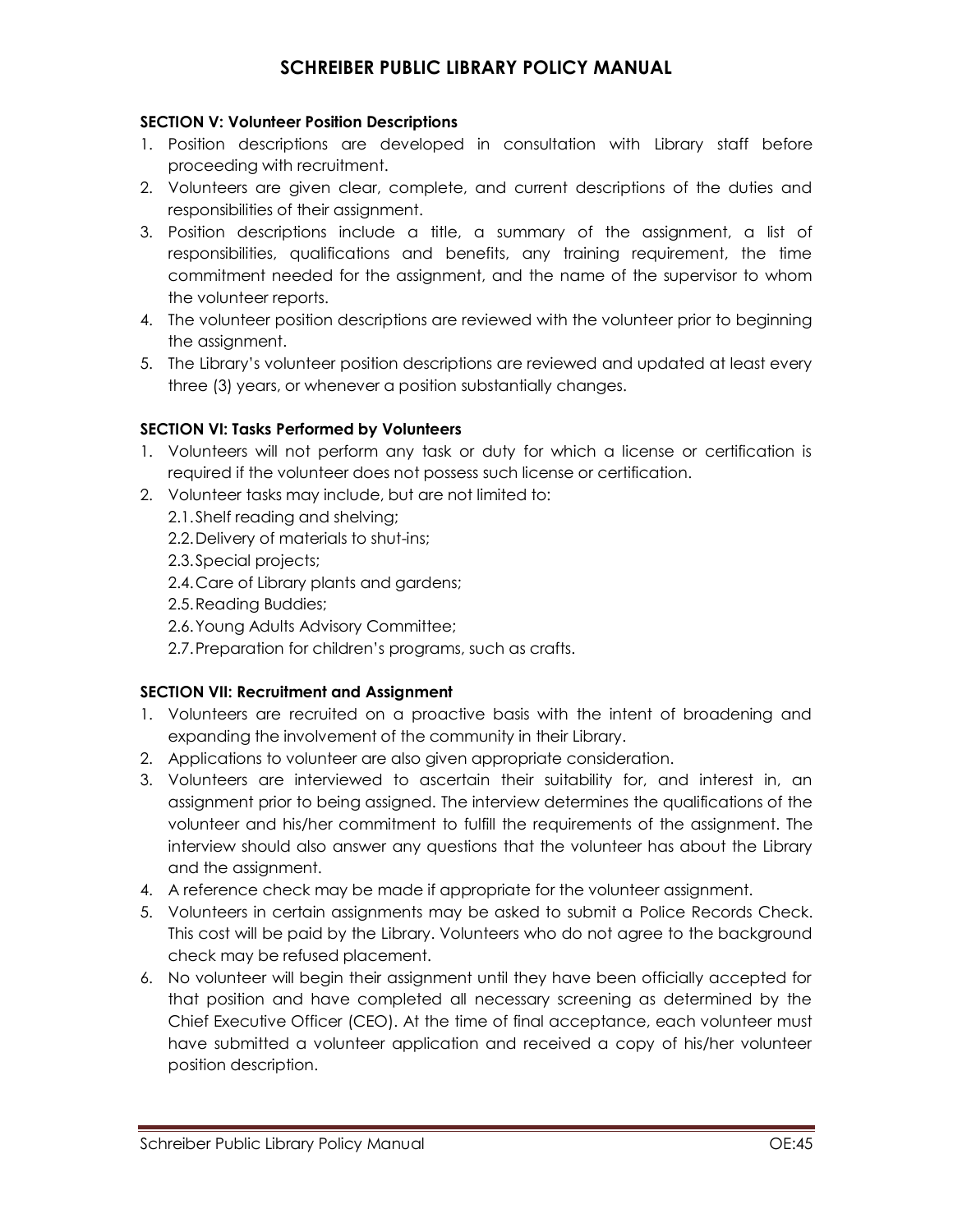- 7. Volunteers perform their duties in the presence of at least one (1) paid Library staff member. Each volunteer will have a specific staff member to whom he or she reports and who will be responsible for day-to-day support and direction.
- 8. All volunteer placements begin with a 30-day probation period. During this time, the CEO will support the volunteer with periodic informal check-ins. As well, it is the responsibility of the volunteer to inform the CEO of any issues of concern. At the end of the probationary period, a formal interview between the CEO and the volunteer will take place to evaluate the extent to which the objectives of both the Library and the volunteer are being satisfied.
- 9. The Library strives to meet volunteer expectations and offer a satisfactory volunteer experience for both parties. However, it may be deemed necessary to explore options such as renegotiate terms of the assignment, reassignment, and referral to another organization or to the local volunteer centre, or placement termination.
- 10. Volunteers who are at any time reassigned to a new position will be interviewed for that assignment and receive all appropriate training for success before they begin.

## **SECTION VIII: Orientation and Training**

- 1. Within the first three (3) months of becoming a volunteer, all volunteers are required to attend a general orientation session on the nature, purpose, and Mission of the Library, and on the volunteer program; and, will be given a tour of the Library.
- 2. Volunteers receive training to provide them with information on: 2.1.Knowledge and skills necessary to perform their volunteer assignment; 2.2.The operation of the program or service to which they are assigned; 2.3.The purpose and requirements of the assignment; 2.4.Hazards that may be encountered.
- 3. Volunteers are required to complete any training mandated by legislation. Additional Library training may be made available to volunteers, such as attendance at conferences and workshops that are relevant to their volunteer assignment.

## **SECTION IX: Dismissal**

- 1. Volunteers who do not adhere to the Policies and procedures of the Library, or who fail to satisfactorily perform their assignments, may be dismissed.
- 2. While on Schreiber Public Library property and/or while performing volunteer activities on behalf of the Library, volunteers are expected to maintain a professional level of behaviour. If the behaviour of the volunteer is deemed to drop below acceptable standards, the Chief Executive Officer (CEO) or supervisor will give a warning to the volunteer to improve performance. If the volunteer's performance has not improved during a given time period, the volunteer will be dismissed from the program.
- 3. Grounds for immediate dismissal include, but are not limited to:

## 3.1.Insubordination;

- 3.2.Unwillingness or inability to support and further the Mission of the Library;
- 3.3.Theft of Library property;
- 3.4.Illegal, violent, or unsafe acts;
- 3.5.Abuse or mistreatment of Library users or co-workers;
- 3.6.Smoking in unauthorized areas;
- 3.7.Being under the influence of alcohol;